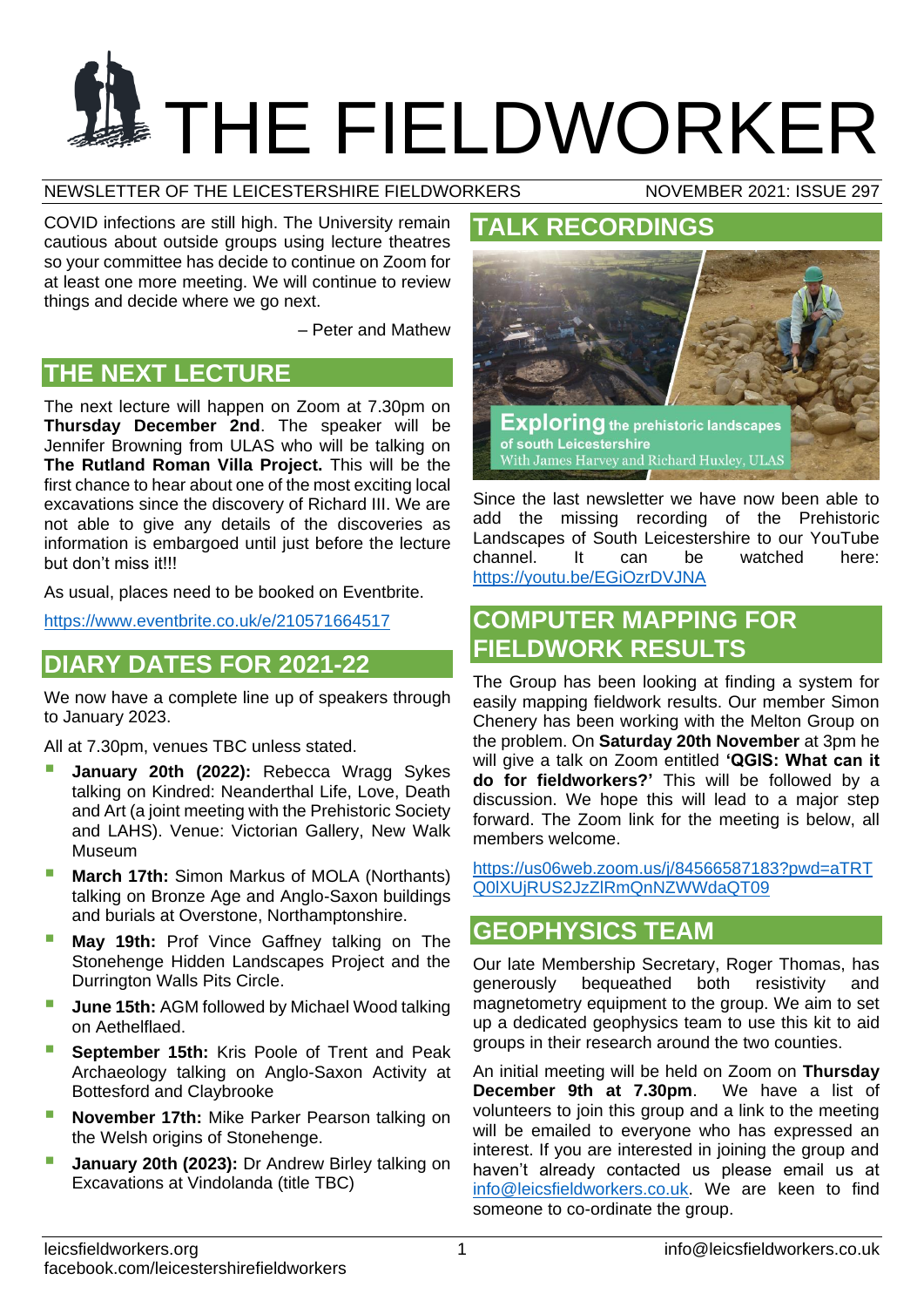# **GROUP NEWS**

The **Oadby & Wigston Fieldworkers** have remained busy, fieldwalking near Laughton, Smeeton Westerby and Theddingworth. Test-pitting has also taken place at Brocks Hill, Oadby, Laughton, and also in Keyham, where a number of residents have expressed an interest in taking part in a village test-pitting project in 2022. The group has resumed "face-to-face" meetings and have enjoyed entertaining talks from Peter Liddle on "The Glen Parva Lady" and Michael Miller on "The Athens Acropolis". Their November meeting included an introductory talk from Megan Gard, the Finds Liaison Officer, and an introduction to Keyham by Steve Bailey - who is proving to be a great advocate for the test-pitting plans in the village

The **Lutterworth Group** have continued an earlier project in Walcote and have walked a field that has yielded a good selection of flint finds, including a Neolithic polished stone axehead, a possible flint axehead, an oblique flint arrowhead, bladelets, cores and flakes. Small quantities of Roman grey ware were also found, although no evidence of occupation.



*The Neolithic polished stone axehead found at Walcote.*

Three trenches were excavated in Shawell which were possible pit locations. Although none of them were pits one did include a post hole of indeterminate age. A separate test pit was also excavated which contained a modern axe head, but at a metre deep shelly ware was located. A further two trenches were excavated near the Hall which produced a Jetton, mentioned in the previous newsletter, and a small amount of Roman grey ware pottery.

Two test pits were completed in Walton, near The Cross producing a range of medieval pottery.

The **Rutland Group** are very pleased to have been given permission to survey a number of fields in the Preston parish and plan to start work during the first week in November.

**Melton Fieldworkers** spent two enjoyable days at Garthorpe walking one large field and the second half of another large field which had been partially walked last year. The weather was perfect all weekend and the turnout was pretty good. This included several new members who came along in response to advertising on social media. In all about 20 people took part or made contact with us about the weekend. On the face of it, the fields have not yielded very much but we shall not really know until we hold our finds ID session in the near future. We learned new ways of setting out our grid and have taken the GPS data in the expectation that we will publish our results on QGIS in the near future.

Five members of **The Wreake Valley Group** joined the Melton Group recently for two days of fieldwalking at Garthorpe. This was our first outing for two years. We now have the promise of potential fields to walk but are awaiting details so are hopeful of some field walking within the Wreake Valley soon as well as a return to Hungarton. We welcome new members to our group.

# **MELTON FIELDWORKERS WINTER TALK SERIES**

A once-a-month series of interesting and stimulating talks on archaeology held on Wednesday evenings from 7 pm at Melton Carnegie Museum.

- **November 24th:** Megan Gard, Portable Antiquities Scheme Finds Liaison Officer for Leicestershire and Rutland talking on how much has a quarter century of the Portable Antiquities Scheme changed our understanding of the archaeology and history of these counties?
- **January 26th: Peter Liddle talking on Finding** Leicestershire and Rutland's Roman Countryside.
- **February 23rd:** Steve Baker talking on Plague, Pestilence and the Black Death in Leicestershire.
- **March 23rd:** John Thomas talking on Barrows, Burials and Bronze Age at Cossington.

All welcome – Admission £5 – Doors open 7.00 pm – Talks begin 7.30 pm. Limited places available – please book early to avoid disappointment.

Tel 0116 305 3860 or [meltonmuseum@leics.gov.uk](mailto:meltonmuseum@leics.gov.uk) to reserve seats.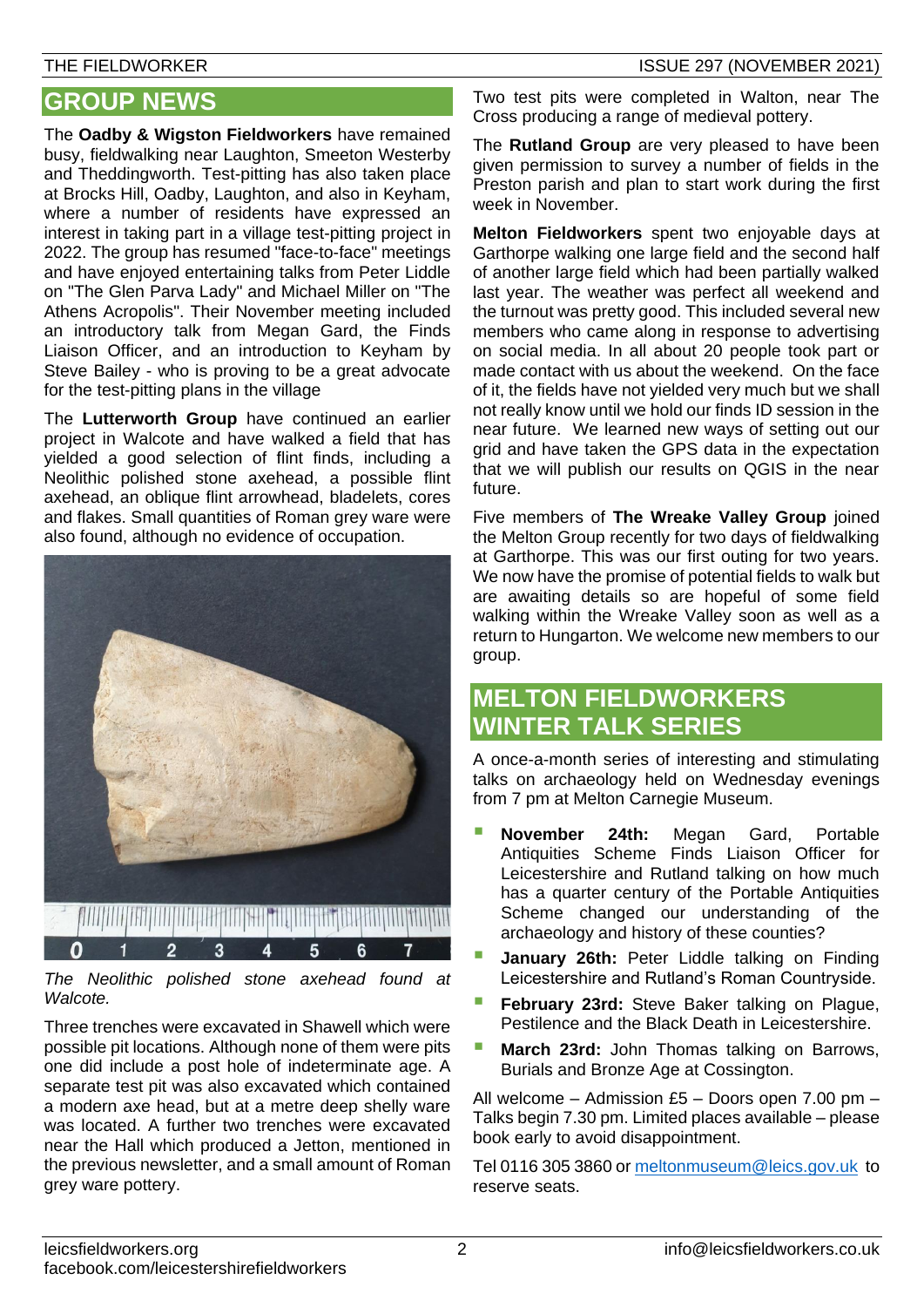#### THE FIELDWORKER ISSUE 297 (NOVEMBER 2021)

## **MEMBERSHIP**

Gemma Tallis has taken over as Membership Secretary. Roger's death has caused a hiatus in sorting out membership issues. Gemma is reorganising the system and will be in touch in due course if your membership needs renewing.

If you have a membership renewal or a query about your membership please email it to:

#### **[info@leicsfieldworkers.co.uk](mailto:info@leicsfieldworkers.co.uk)**

# **A CONFERENCE ON LEICESTERSHIRE AND RUTLAND IN THE ROMAN PERIOD**

The group is looking to organise a conference to pull together all the latest information on the Roman period locally with the possibility of a publication to come out of it. We are aiming at September 2022. If you are interested in contributing please contact Peter on [peter.liddle51@gmail.com](mailto:peter.liddle51@gmail.com)

# **EXCAVATION NEWS**

Commercial fieldwork is a bit slow at present. **Wessex Archaeology** has been undertaking trial trenching in response to a Severn Trent Water Mains renewal scheme between Arnesby and Oadby. While this has been largely unproductive, previous geophysics had identified a handful of potential sites that were then avoided, or the methodology of construction has been amended to omit/minimise impact (direct drilling, etc.). But a probably later 18th century brick kiln linked to the Grand Union Canal, and at least one other previously unidentified prehistoric (BA/IA) site were discovered.

\* \* \*

18th and 19th century date were uncovered. The burials lie in rows at a very shallow depth below the floor of the former Song School, which has been demolished to make way for the new building. The current work will involve the careful recording and removal of the uppermost burials so that preparatory works can recommence. A longer excavation of the basement area of the new building will be carried out by ULAS in early 2022. The Leicester Cathedral Revealed project can be followed via the following links:

<https://ulasnews.com/> <https://leicestercathedral.org/project-updates/>

At **Church Causeway, Church Langton** a small evaluation was undertaken immediately north-east of the village during the summer. Two separate areas of activity were identified, located within the northern and south-western parts of the site. In late October / early November this became an excavation. A large enclosure and boundary ditch were recorded at the northern end of the site. Pottery recovered from the ditch is dated to the transitional late Iron Age/Roman period (AD 30-60). Of particular note was a dump of burnt material within the top of the ditch that contained a hearth bottom (from iron smithing) and an abundance of hammerscale. Activity within the southwestern area consisted of further ditches, gullies, pits and postholes. A small amount of mid-late Iron Age pottery was recovered from a couple of the features.

In October and November at **Church Lane, Somerby**, ULAS has undertaken a trial trench evaluation that moved directly into an open-area excavation. A small area of 900 square metres has quite densely packed intercutting medieval ditches, and other related features. Pottery recovered so far includes early medieval Stamford ware. There are hints of earlier activity, with the presence of Roman pottery and worked lithics.



**ULAS** has undertaken a watching brief during groundworks for the new visitor and educational centre at **Leicester Cathedral** which has quickly developed into an excavation due to the fact that *in situ* burials of



The Arch-I-Scan Project is an interdisciplinary research project based at the University of Leicester, which is developing a state of the art image-